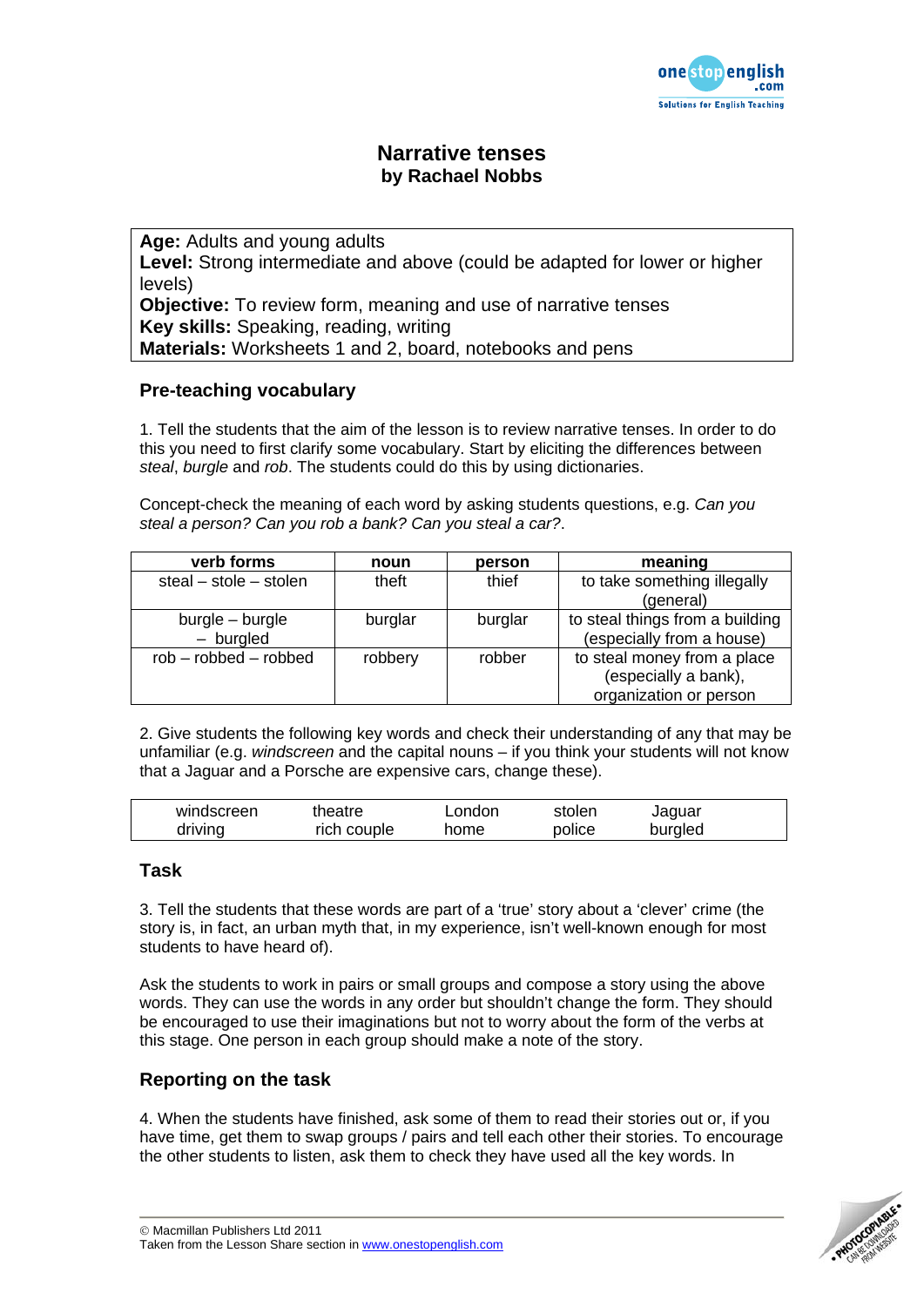

feedback, the teacher can ask which stories they liked the best but there is no need to do any error correction of narrative tenses yet.

#### **Grammar focus**

5. Give out Worksheet 1: The story. Ask them to read it through to compare how similar or different it is from their stories. When they have finished reading they should answer the comprehension questions in pairs to check their understanding.

6. Give out Worksheet 2: Grammar focus and ask the students to do the first task (underlining verbs). Feedback and check that they understand the past simple is the most common form as it is used to narrate the main events (in chronological order).

*Exercise 1 key: There are four tenses used in total: past simple, past continuous, past perfect and present. The most common tense used in the story is the past simple.* 

7. Ask them to complete the table and check that they understand the different forms of the past perfect, e.g. *had been burgled* is passive (*somebody had burgled their house* is the active form but is not very natural when we don't know who did this action); *had broken down* is active. Check that the students understand how these differ in form and meaning.

| tense           | examples from text                                         |  |  |
|-----------------|------------------------------------------------------------|--|--|
| past simple     | were, lived, worked, saw, rushed, discovered, felt, called |  |  |
|                 | said, got back, borrowed, went, had                        |  |  |
| past continuous | were driving, was sitting                                  |  |  |
| past perfect    | had found, had been stolen (passive), had broken down,     |  |  |
|                 | had been burgled (passive)                                 |  |  |

#### *Exercise 2 key:*

8. Students can do exercises 3 and 4 before you do feedback as a whole group. It's important that they understand the past perfect is used like a 'flashback' when we are already talking about the past and want to refer to something that happens before this (the past in the past); it has no connection to the present (make sure they don't confuse it with the present perfect).

## *Exercise 3 key: c*

*Exercise 4 key: a. continuous; b. simple; c. simple* 

You could use a timeline to contrast its use with that of the past simple. The past continuous describes events in progress (sometimes interrupted by shorter actions in the past simple) and can also be used for descriptive details in the past (e.g. *the birds were singing*). The timelines below illustrate the differences between the past continuous (A) and the past simple (B) using examples from the story.

Timelines:

**A**   $(1)$  (2)  $\overline{\wedge}\wedge\overline{\wedge}\wedge\overline{\wedge}\wedge\overline{\wedge}\wedge\overline{\wedge}\overline{\wedge}\overline{\wedge}$ Past **Now** Future

They were driving home (1) when they saw their car (2).

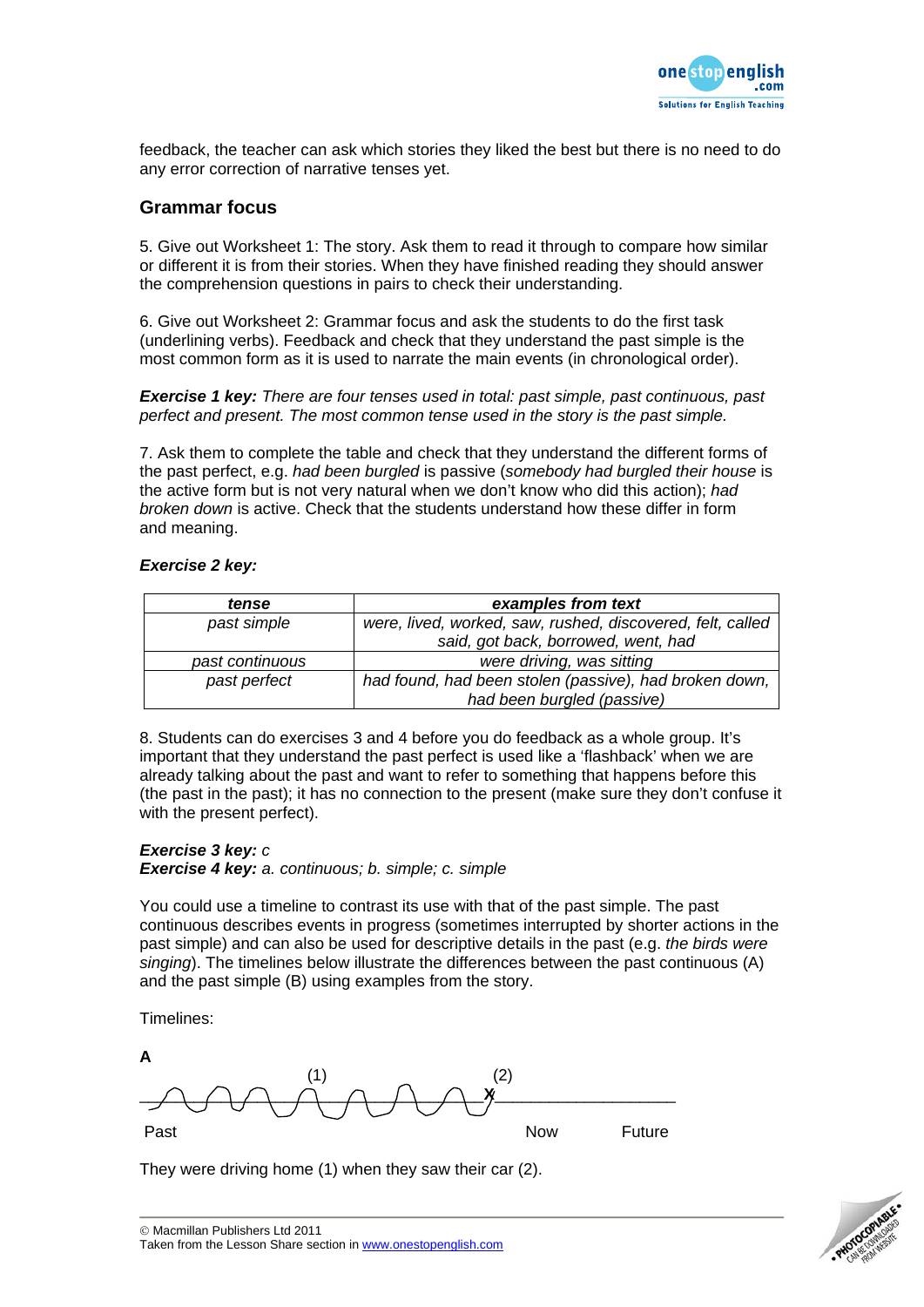

| В    | ΄4 | (2) |            |        |  |
|------|----|-----|------------|--------|--|
|      |    | v   |            |        |  |
| Past |    |     | <b>Now</b> | Future |  |

We borrowed the car (2) as our car had broken down (1).

9. Exercise 5 checks the meaning and use of the three different narrative tenses focused on. If you are short of time or you think it isn't necessary, it could be omitted.

*Exercise 5 key: Yesterday I woke up and the sun was shining. I got up and had a shower. While I was having my shower, I remembered that I'd had a very strange dream.* 

## **Application**

10. Ask the students whether they used all the tenses correctly, then get them to go back to their original stories and correct their use of the three different verb forms. Also encourage them to add details using the past continuous and incorporate 'flashback' events or background information using the past perfect. Monitor their use of the key tenses and go over good usage and correct misuse in the final feedback stage.

### **Follow-up**

Optional follow-up homework could be:

1. the students write a second draft of the story they've been working on in class OR

the students write another story entitled ´The perfect crime´ OR

give students another title or opening line to a different story for them to write.

2. In the follow-up class, students could tell each other their stories then regroup and retell before reporting back one of their partner's stories (partners listen for additions, omissions and alterations).

## **Adapting for other levels**

The story could be adapted to omit the use of past perfect passive for lower levels. It could also be adapted for higher levels as a review and include an example of past perfect continuous, which the teacher would then need to include in the 'grammar focus' stage.

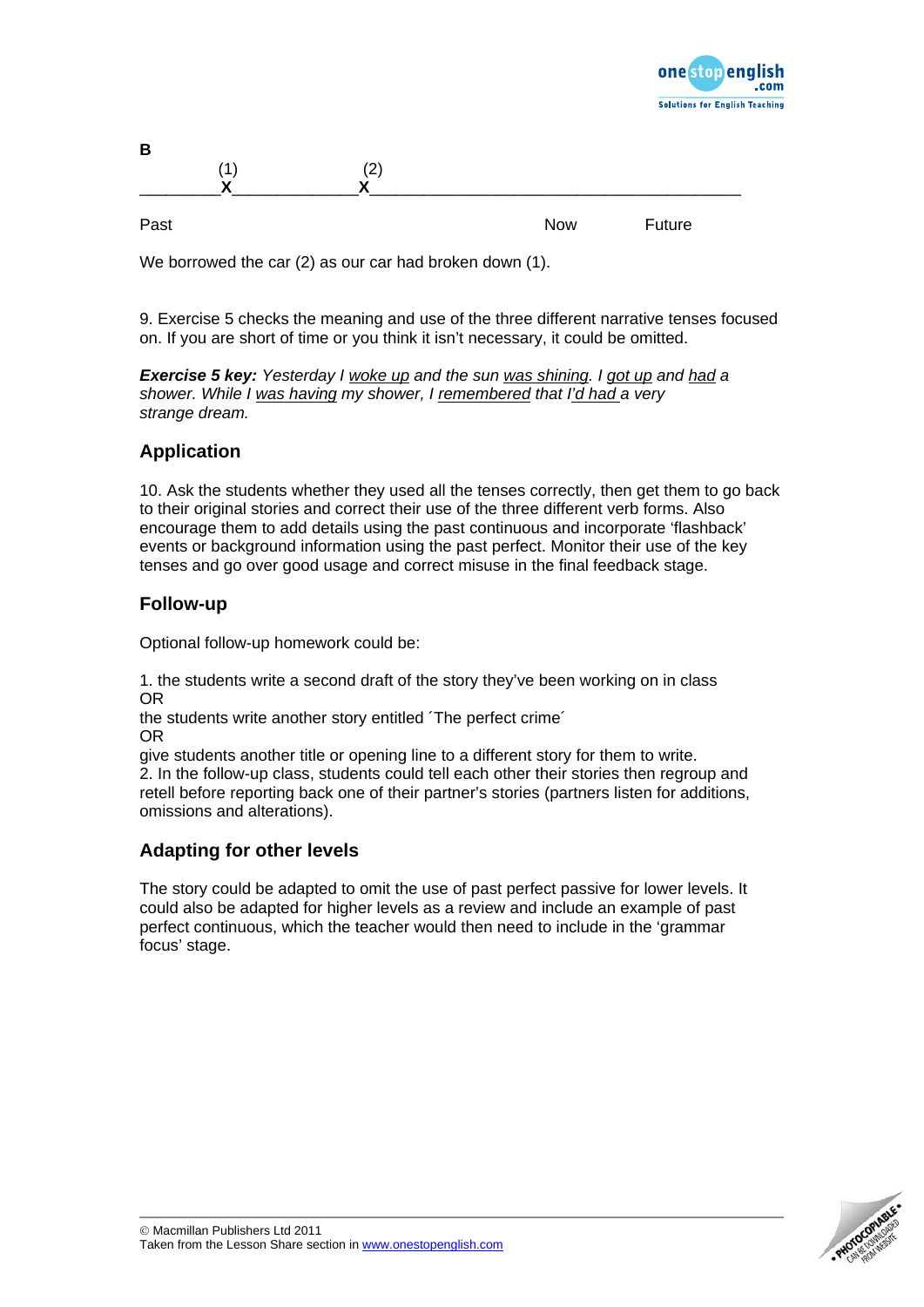

## **Worksheet 1: The story**

Jemima and Jeremy were a young, rich couple who lived and worked in the centre of London. Jeremy's father had found them both lucrative jobs so they lived very comfortably.

One Sunday evening, they were driving home in their Jaguar, when they saw a car, closely resembling their Porsche, speeding in the opposite direction. They rushed home and to their horror, they discovered that their Porsche was not there; it had been stolen! They felt terrible and called the police, who said that they would do what they could to help them.

However, to their surprise, when they got back home from work the following day, their precious car was sitting outside their house. On the windscreen was a note, which said:

*"Thanks very much, we just borrowed the car to go to an important meeting as our car had broken down. Here are some tickets for the best seats at the theatre for tomorrow night."* 

The next night, the couple happily went to the theatre and had a wonderful time. But when they got home, they were horrified to find that their house had been burgled.

\_\_\_\_\_\_\_\_\_\_\_\_\_\_\_\_\_\_\_\_\_\_\_\_\_\_\_\_\_\_\_\_\_\_\_\_\_\_\_\_\_\_\_\_\_\_\_\_\_\_\_\_\_\_\_\_\_\_\_\_\_\_

\_\_\_\_\_\_\_\_\_\_\_\_\_\_\_\_\_\_\_\_\_\_\_\_\_\_\_\_\_\_\_\_\_\_\_\_\_\_\_\_\_\_\_\_\_\_\_\_\_\_\_\_\_\_\_\_\_\_\_\_\_\_

\_\_\_\_\_\_\_\_\_\_\_\_\_\_\_\_\_\_\_\_\_\_\_\_\_\_\_\_\_\_\_\_\_\_\_\_\_\_\_\_\_\_\_\_\_\_\_\_\_\_\_\_\_\_\_\_\_\_\_\_\_\_

\_\_\_\_\_\_\_\_\_\_\_\_\_\_\_\_\_\_\_\_\_\_\_\_\_\_\_\_\_\_\_\_\_\_\_\_\_\_\_\_\_\_\_\_\_\_\_\_\_\_\_\_\_\_\_\_\_\_\_\_\_\_

\_\_\_\_\_\_\_\_\_\_\_\_\_\_\_\_\_\_\_\_\_\_\_\_\_\_\_\_\_\_\_\_\_\_\_\_\_\_\_\_\_\_\_\_\_\_\_\_\_\_\_\_\_\_\_\_\_\_\_\_\_\_

\_\_\_\_\_\_\_\_\_\_\_\_\_\_\_\_\_\_\_\_\_\_\_\_\_\_\_\_\_\_\_\_\_\_\_\_\_\_\_\_\_\_\_\_\_\_\_\_\_\_\_\_\_\_\_\_\_\_\_\_\_\_\_\_\_\_\_\_\_

## **Comprehension check**

### **Answer the following questions.**

a. Why did the couple feel terrible in paragraph 2?

b. Why did they go to the theatre?

c. Who had burgled their house?

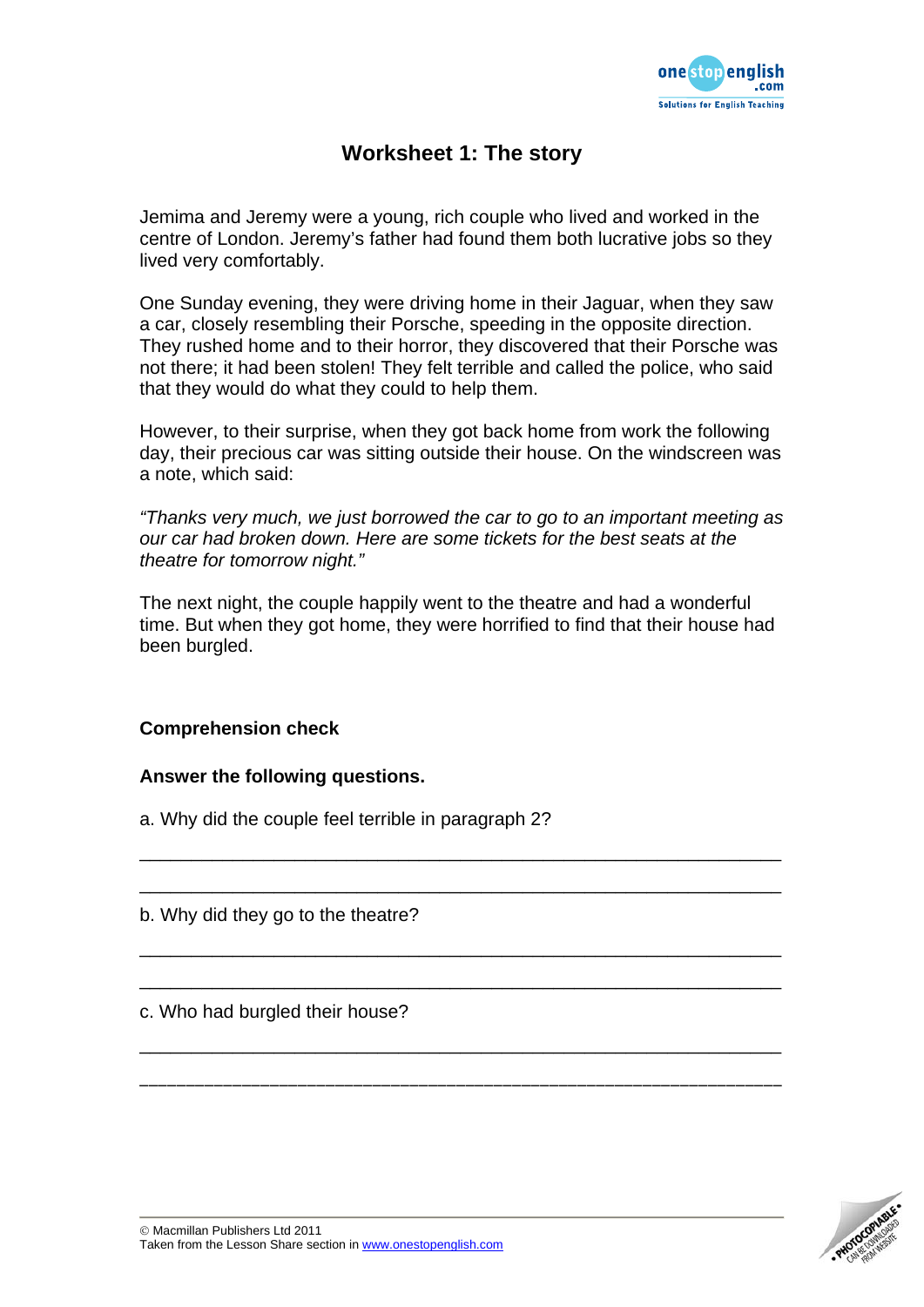

# **Worksheet 2: Grammar focus**

1. Underline all the verbs in the story. How many tenses are there? Which tense is the most common in a story?

2. Find examples of the tenses in the story and complete the chart:

| tense        | examples from text  |  |  |
|--------------|---------------------|--|--|
|              | were, lived, worked |  |  |
|              |                     |  |  |
|              |                     |  |  |
|              |                     |  |  |
|              |                     |  |  |
|              |                     |  |  |
|              |                     |  |  |
|              |                     |  |  |
| past perfect |                     |  |  |
|              |                     |  |  |
|              |                     |  |  |

3. Look at the examples of the past perfect and decide which of the sentence endings (a-c) completes the rule. Circle the correct answer.

## **We use the past perfect …**

- a. … to describe actions or situations which happened a long time ago.
- b. … to describe past actions which are relevant in the present.
- c. … when we are talking about the past and we want to talk about something that happened before this time.

4. Look at the examples of the past continuous and past simple and complete the rules with *simple* or *continuous*:

a. We use the past \_\_\_\_\_\_\_\_\_\_\_\_\_\_\_\_\_\_\_\_\_\_\_ to show that something was in progress (it had started but had not finished).